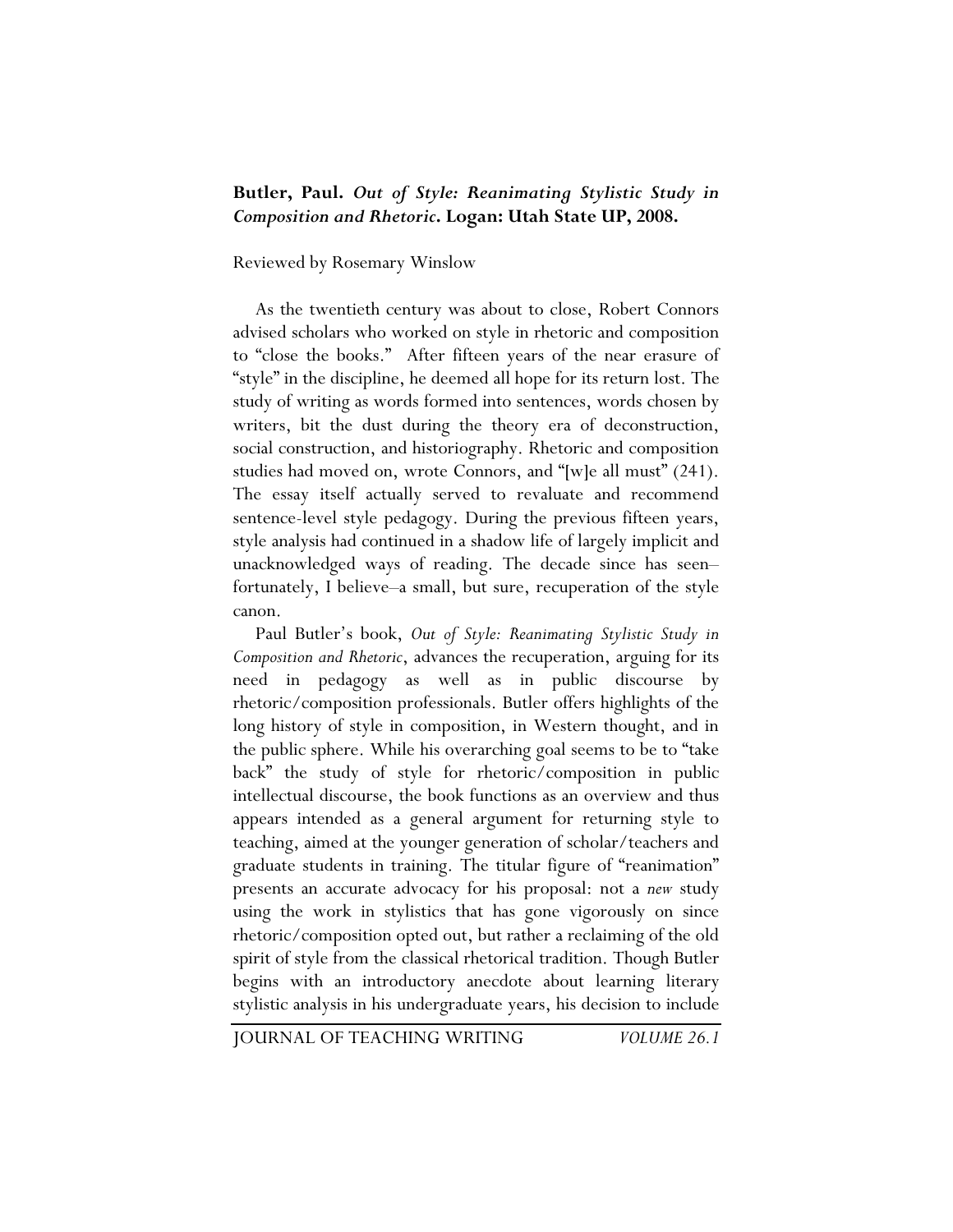only the rhetorical tradition of style is a good one for two reasons: first, what rhetoric/composition professionals trained in the past twenty years know best is rhetoric, not linguistics; and second, the field of stylistics is vast, far too large to argue for a return in a single book, let alone claim *the* territory of style for rhetoric/composition.

Style was long located as part of rhetoric, and Butler sees its demise in the discipline as responsible for the loss of disciplinary public stature, since the public counts style as the major, and most visible, area of language use. Given the spread of stylistics, I do not see that it is possible for style to "go back" to rhetoric, as Butler hopes–stylistics is international and interdisciplinary in scope, ranging from linguistics and psychology to literature and philosophy. Style was once wholly within the province of rhetoric, but that has not been the case for a century. I do agree wholeheartedly, however, that rhetoric/composition scholars and teachers should include style as a major area again, and should have claim to certain perspectives on it–those that have to do with writing and its processes (with argument, persuasion, narration, exposition, and so on) as interconnected versus free-standing provinces of language-making. By treating style as meaningmaking in the choices of linguistic elements (whether sociallyguided or individualistic), rhetoric/composition scholars and teachers would have a viable role in public discussions. A more tempered line of argument such as this would have been more balanced and persuasive than the overreaching position Butler dreams. His appropriate goal for restoring rhetoric/ composition scholars to public discussions of language could have then taken a realistic and proper perspective instead of the proprietary one he advances.

In the introduction, presented as Chapter One, Butler recalls anecdotally his undergraduate experience with style analysis in literature, sets out the rationale for re-animation and return, offers some definitions, runs through the history of teaching style in colleges from the 1960s to the 1980s, dubbed style's "Golden Age," and its demise in the mid-80s. The most formidable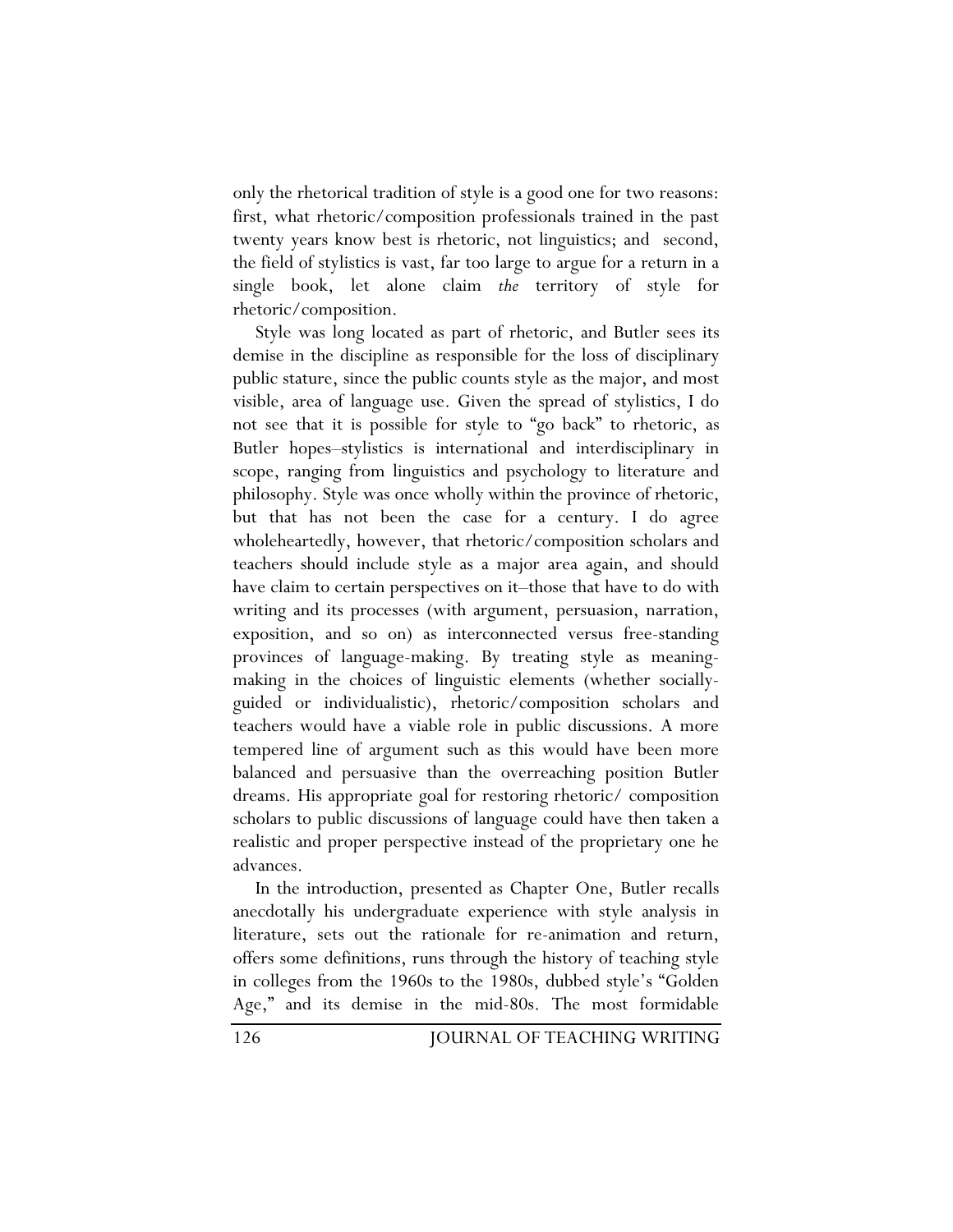problem in style study is to answer the question, "What is style?" The first question in stasis inquiry would be, "Is style?"–and that is where style fell on the rocks in the 1990s when many of the new generation of scholars, influenced by deconstruction, social construction, and postmodernism, answered, "No, there's no such thing as style," since style could not be located as a substantial entity. I recall being on a committee at the time with young scholars trained by eminent classical rhetoricians, with whom they vociferously disagreed. Any discussion about including style on a national test was refused because "there is no such thing." The central point about style is that it is not a "thing"; it has no substance of its own, but is rather the "way" linguistic features have been chosen at the phonological, syntactic, and semantic levels in the particular instances of making language. Style can be seen only in parole, as the specific linguistic elements in a discourse. The "choices"–whether preset as socially-driven registers, or individual takes–that make for style are real, as are the particular linguistic elements of which discourse is made (see definition of style in K. Wales). True, there is no way to separate style from content and see it as distinct; nevertheless it appears in patterns of linguistic elements, from phonological to semantic– that add up to the content. Style is evident in every small to large element of language. While the analyst cannot proceed without positing a separation, distinctions between style and content are best seen as a cline, where sometimes no difference occurs and, most often, some difference occurs (see discussion in Winslow, forthcoming).

Butler's solution to the ultimate impossibility of an adequate definition is to swiftly pare away all but the rhetorical use of style: he offers a severely limiting definition of style as "the deployment of rhetorical resources, in written discourse, to create and express meaning" (3). While the limit assists the goal of claiming style for rhetoric/composition, it does not do justice to the explosion of style in other disciplines, indeed as interdisciplinary in status since the inception of its modern power in the 1940s as a collaboration of linguistics, literary theory, and hermeneutics. What Butler *does*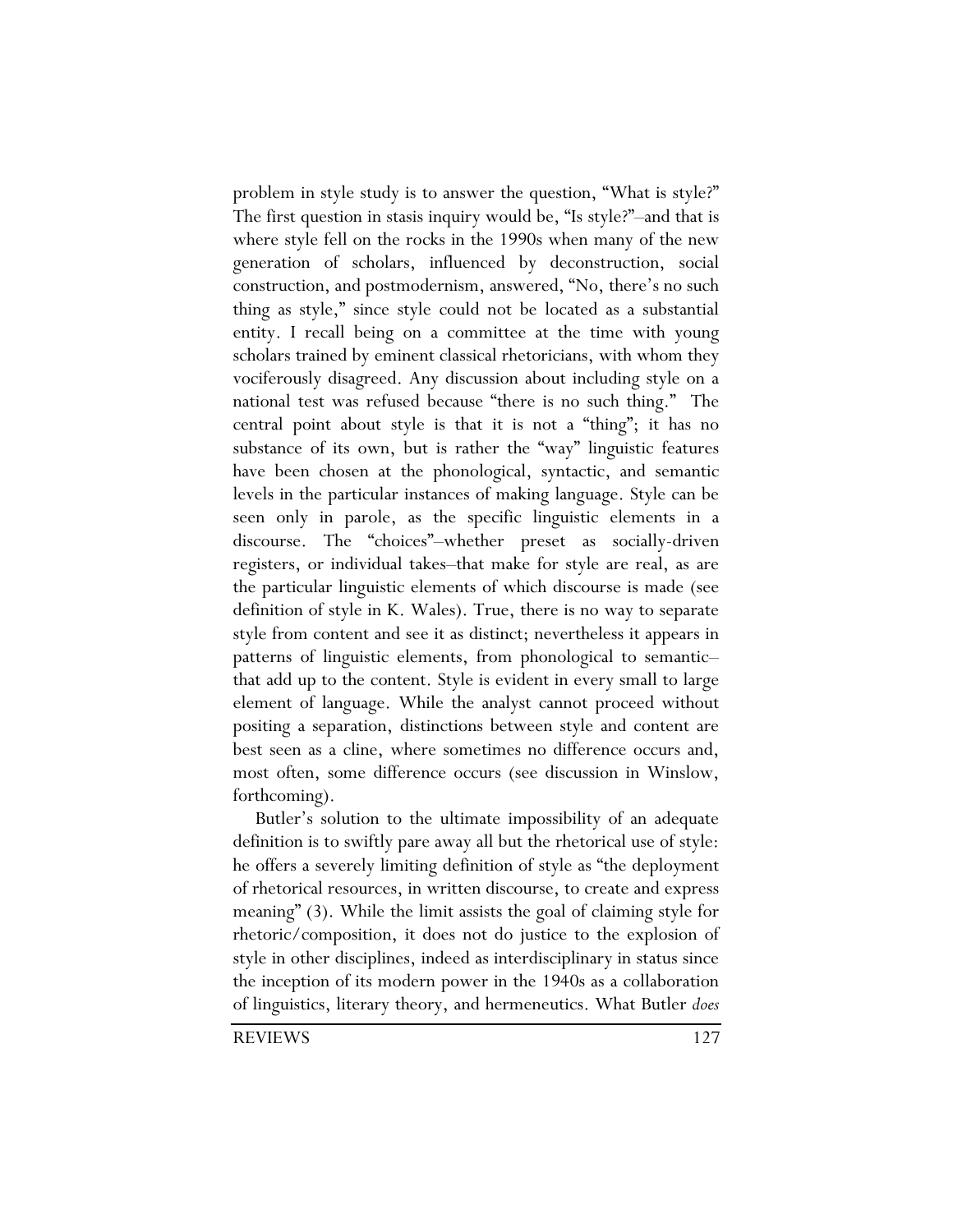accomplish by staying within the parameters of the rhetorical tradition is to argue for a view of style as interconnected. This strategy makes for a solid and coherent discussion from chapter to chapter. If Butler seems unaware that this idea of style as invention has been around for quite awhile [in for example Robert Connors' revision of Edward P. J. Corbett's influential *Classical Rhetoric for the Modern Student* (1999); he discusses only Corbett's solo text], he drives home the point that the interconnection of style and invention is surely the direction in which rhetorical stylistics must develop. On this key point, I agree–if the hope for a relevant, viable stylistics in rhetoric/composition is to join with the language processing knowledge amassed in the last quarter century.

In line with this project, Chapter Two, titled "Historical Developments," summarizes highlights of theories of style, from the Sophists, through Plato to Cicero and Quintillian; then skips to the Renaissance, including only Erasmus and Ramus, briefly, and skips again to the twentieth century. Thirty pages for two and a half millenia makes for a broad stroke, but Butler hits the important developments. The chapter outlines a history of style in rhetoric that rereads rhetoricians in line with twentieth century literary theorists and philosophical views of style as monist, that is, as inextricably vital from the moment of invention versus the dualist perspective of style as the dress of thought. While this knowledge has been recaptured in the past 50 years by other disciplines, Butler's discussion is a useful rendition for professionals in the rhetoric/composition field. Pointedly, literary stylistics is dismissed in a one-page summary of its mid-century years in the U.S., appropriately brief since literary studies and rhetoric/composition have been largely separated, at least in scholarship, in the past decades.

Chapter Three seeks to reclaim the rich view of style from the process era as connected to inventional processes versus sheer expressiveness. This is an important and necessary correction to the recent historical view of that era, which regarded languagemaking as monist. One of the adages of that time, quoted from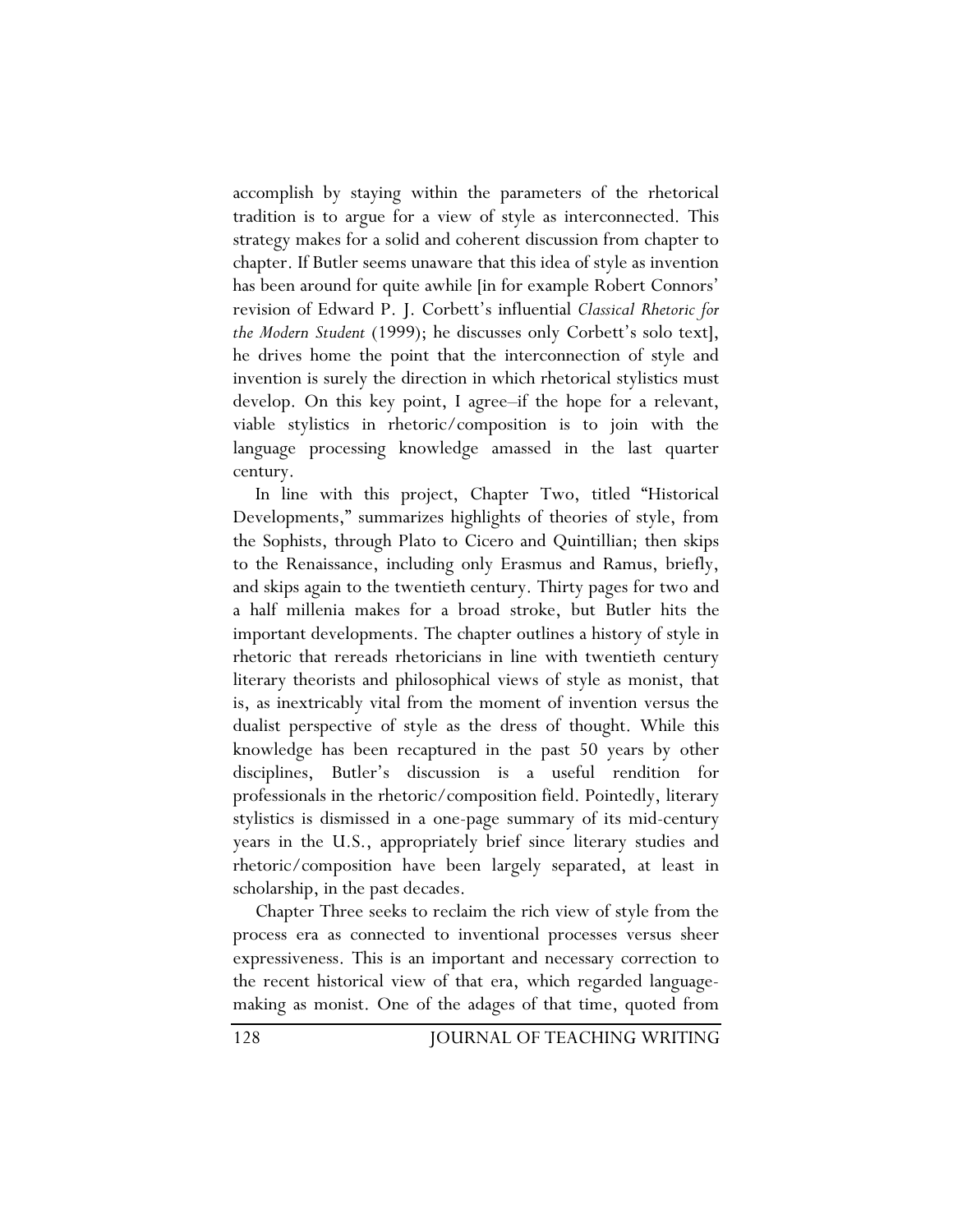E.M. Forster (*Aspects of the Novel,* 26), was "How do I know what I mean until I see what I have to say." While composition instruction in the first half of the century by-and-large privileged style, albeit an elitist and dualist version, Butler rightly says that the process era's focus on the acts of drafting and revision as finding and deepening meaning required a deep dependence on style throughout all stages of composing. Butler traces important moments in the process era's thinking about style as invention, from linguistics' influence on tagmemics, generative rhetorics, to sentence-combining–all of which were proven to work in classrooms and were dropped from scholarly discussion in journals during the decades that preferred social and political theory and action research.

Chapter Four, bearing the exotic title "Style in the Diaspora of Composition Studies," takes up a claim Robert Connors and Cheryl Glenn made in *The New St. Martin's Guide to Teaching Writing* (1999), that "style has diffused today into one of the most important canons of rhetoric" (232; qtd in Butler 86). Butler appropriates the term *diaspora* from Janice Lauer's 2002 article on the diaspora of invention, applying it instead to the "forced exile" of style from the discipline. *Forced* seems to me accurate, given that at least some journal editors would not publish articles on style even when reviewed as outstanding contributions. Since it is not possible to keep style and invention out of rhetoric, they went underground and dispersed, were called something else, or were called by no name. Butler locates one site of dispersion in genre theory–a natural since style is register, and genre theory studies the social relations in forms, expectations between discourse participants. Style is involved in the choices of words that form identities and position persons in social roles, e.g., teacher and student, through genres, e.g., syllabi, evaluative comments, tests. A less successful positioning of an exilic site is rhetorical analysis. Butler's sole example is the work of Marie Secor and Jeanne Fahnestock, who have been doing stylistic analysis for several decades, and used to call it by that name. Is this a diaspora or a case of term-switching (like code-switching) from a specific to a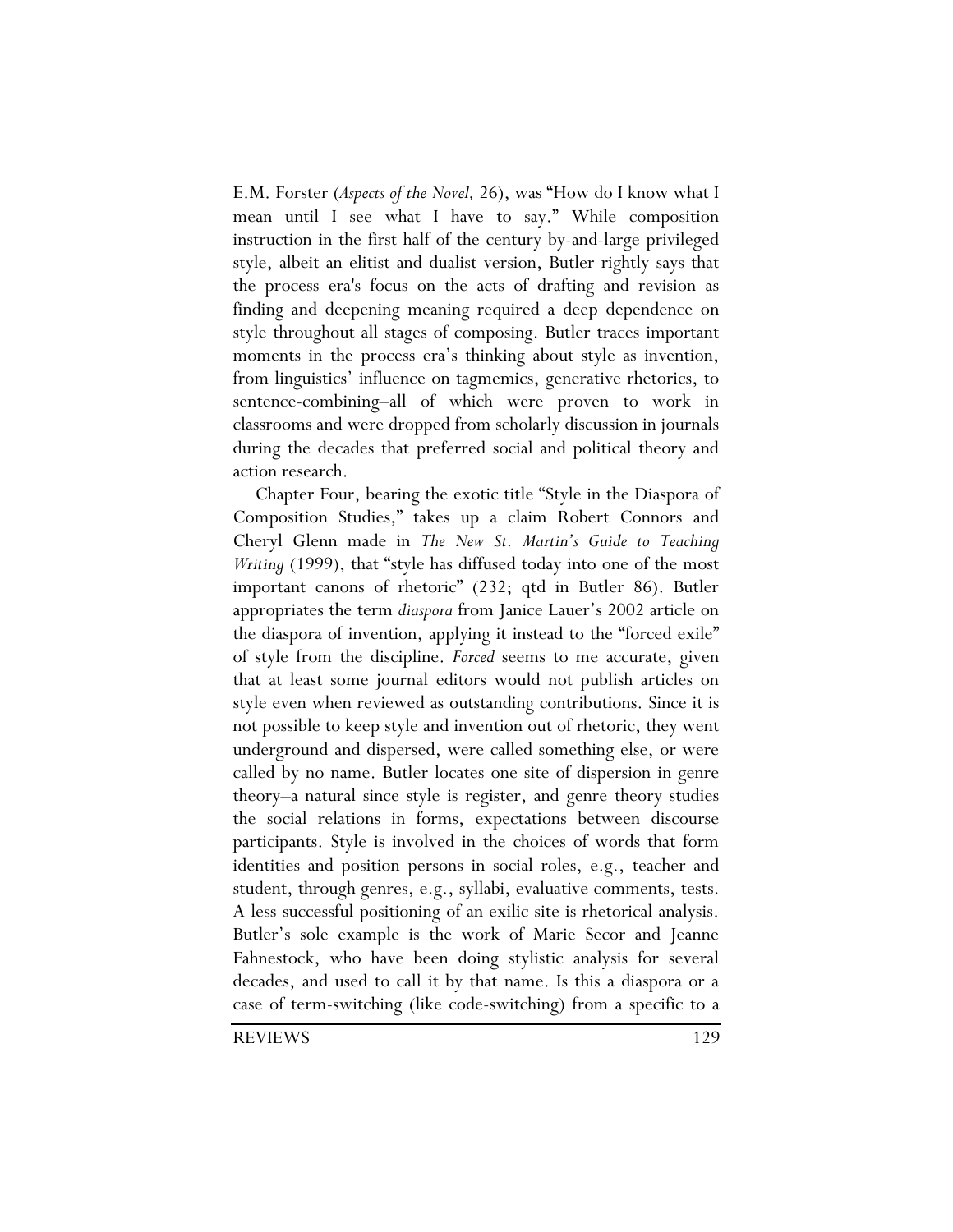more general category in order to fit the politics of the times? I have the same quibble with the third of Butler's "sites"–personal writing, which is creative non-fiction (CNF). Style has never been exiled in literary writing, quite the contrary. It is rhetoric/composition that has come to include CNF in the past two decades. The process era attempted to, but largely failed. The last section, on race, class, and gender, is the strongest of the chapter, demonstrating how the lack of stylistic analysis has impoverished analysis in the research that has been central to rhetoric/composition in the past twenty-five years.

The view of style as social, not merely expressive, is the most important point Butler makes. The two eras–process and social action–are brought together in a common wing, bearing the reader into the fifth chapter, which rethinks style as key to reentrance to the public sphere. Here, Butler's argument as to the exile of style is turned back on the whole of the discipline: rhetoric/composition intellectuals have been exiled from public discussion of writing because they have not wanted to talk about style, which is what the public regards the central aspect of writing to be. And as Butler has argued throughout the book, many of the ways that style is central have been discounted and denied since about 1985. He groups the current public intellectual voices together with current traditionalists and rhetoric/ composition scholars in their narrow view of style as grammar and usage. No wonder, he ponders, rhetoric/composition scholars have lost credibility if they cannot counter the inaccurate retro views of literacy propounded by Stanley Fish, Heather MacDonald, and others. One caution in an otherwise helpful chapter: the view of style in literary studies is poorly informed and outdated; Butler draws only from Peter Elbow and Mary Louise Pratt to characterize an entire varied discipline over thirty years.

The sixth, and last chapter, looks toward the future of rhetoric/composition, lamenting the loss of style's rich analytic potential for research and teaching. Restating the main points of the book, Butler emphasizes the loss of style as caused by "misunderstanding" of its nature and a backward-looking tendency